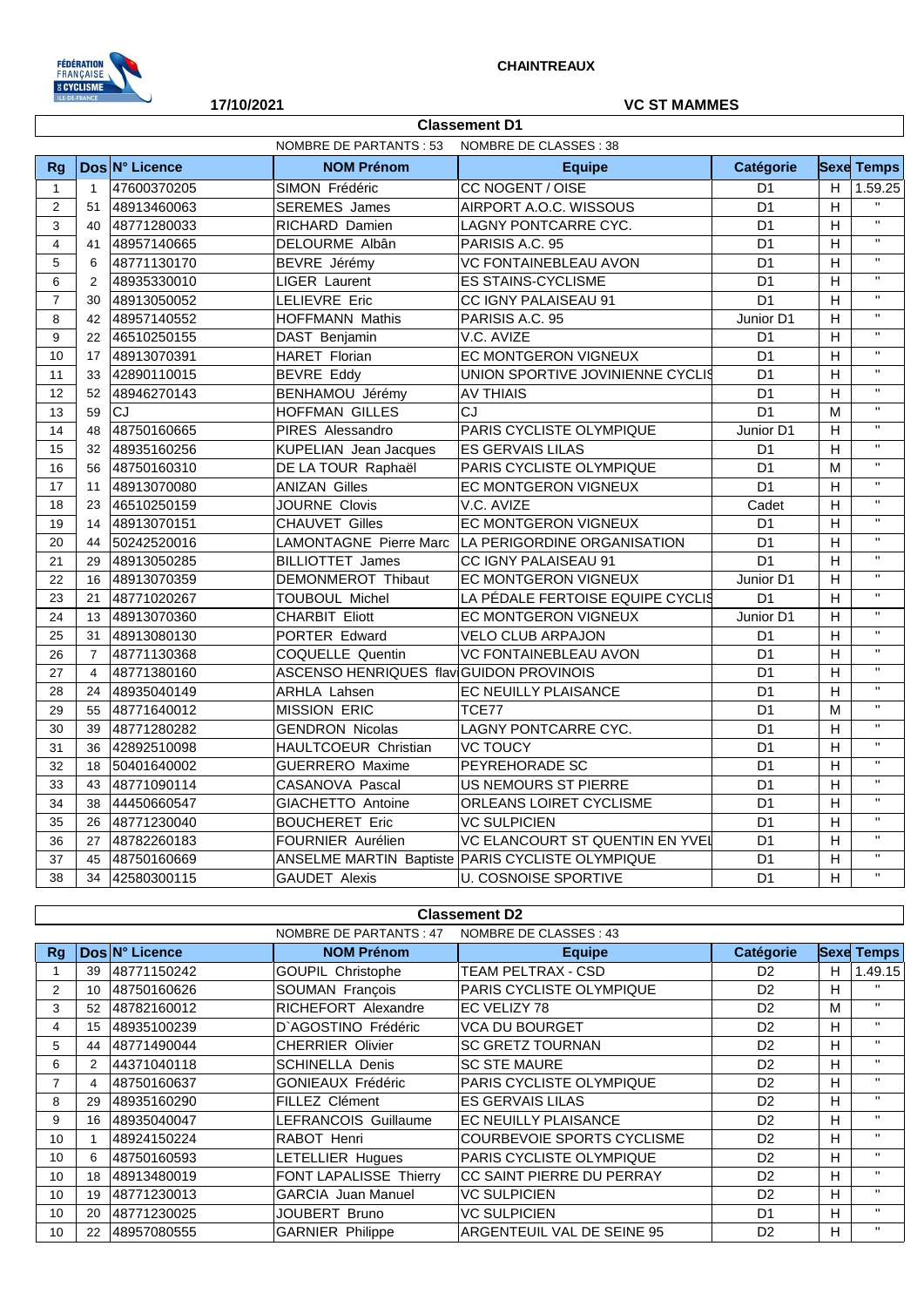| 10 | 23             | 49270140185 | <b>MORIN Dimitri</b>                      | <b>VC VERNON</b>                 | D <sub>2</sub>        | H | $\mathbf{u}$ |
|----|----------------|-------------|-------------------------------------------|----------------------------------|-----------------------|---|--------------|
| 10 | 26             | 48913070207 | FARDEAU Frédéric                          | <b>EC MONTGERON VIGNEUX</b>      | D <sub>2</sub>        | H | $\mathbf{H}$ |
| 10 | 30             | 48935130334 | JEGER Tomasz                              | <b>USM GAGNY</b>                 | D <sub>2</sub>        | H | $\mathbf{H}$ |
| 10 | 31             | 47020690046 | TANJON Bruno                              | EC VALLEE DE L'AISNE             | D <sub>2</sub>        | H | $\mathbf{H}$ |
| 10 | 38             | 48771150256 | <b>GALVAING Damien</b>                    | TEAM PELTRAX - CSD               | D <sub>2</sub>        | H | $\mathbf{H}$ |
| 10 | 45             | 48946270258 | PEREIRA DA COSTA José                     | <b>AV THIAIS</b>                 | D <sub>2</sub>        | H | $\mathbf{H}$ |
| 10 | 46             | 48771640002 | HUBERT STEPHANE                           | TCE77                            | D <sub>2</sub>        | M | $\mathbf{H}$ |
| 10 | 47             | 48913020433 | PRZYLEMBSKI Julien                        | AS CORBEIL ESSONNES              | D <sub>2</sub>        | M | $\mathbf{H}$ |
| 10 | 51             | CJ          | RODIER ROBIN                              | CJ                               | D <sub>2</sub>        | M | $\mathbf{H}$ |
| 10 | 35             | 48946080008 | CITA Franck                               | TROPIKANA                        | D <sub>2</sub>        | H | $\mathbf{H}$ |
| 10 | 43             | 48771040248 | SINGLARD Jacques                          | PEDALE COMBS LA VILLAISE         | D <sub>2</sub>        | H | $\mathbf{H}$ |
| 10 | 49             | 48935240073 | <b>BLANC FLORIAN</b>                      | <b>CS VILLETANEUSE</b>           | D <sub>2</sub>        | M | $\mathbf{H}$ |
| 10 | 37             | 48913260091 | <b>BREMAUD Louis</b>                      | <b>AC ORSAY</b>                  | D <sub>2</sub>        | H | $\mathbf{H}$ |
| 30 | 25             | 48771130315 | <b>MAUVAIS Clément</b>                    | <b>VC FONTAINEBLEAU AVON</b>     | D <sub>2</sub>        | H | $\mathbf{H}$ |
| 31 | 32             | 48771280109 | MUNIER Philippe                           | LAGNY PONTCARRE CYC.             | D <sub>2</sub>        | H | $\mathbf{H}$ |
| 32 | 9              | 48750160535 | PLESSIER Alexandre                        | PARIS CYCLISTE OLYMPIQUE         | D <sub>2</sub>        | H | $\mathbf{H}$ |
| 33 | 33             | 48771280204 | <b>SPILERS Charbel</b>                    | <b>LAGNY PONTCARRE CYC.</b>      | Junior D <sub>2</sub> | H | $\mathbf{H}$ |
| 34 | 24             | 48771130046 | <b>BESCOND Patrick</b>                    | VC FONTAINEBLEAU AVON            | D <sub>2</sub>        | H | $\mathbf{H}$ |
| 35 | 27             | 48913070148 | POISSON Emmanuel                          | <b>EC MONTGERON VIGNEUX</b>      | D <sub>2</sub>        | H | $\mathbf{H}$ |
| 36 | 34             | 48771280340 | TAUVERON HANQUART TclLAGNY PONTCARRE CYC. |                                  | D <sub>2</sub>        | H | $\mathbf{H}$ |
| 37 | 50             | CJ          | ROMMENS FABIEN                            | CJ.                              | D <sub>2</sub>        | м | $\mathbf{H}$ |
| 38 | 40             | 48771150019 | <b>RICHARD Olivier</b>                    | TEAM PELTRAX - CSD               | D <sub>2</sub>        | H | $\mathbf{H}$ |
| 39 | 21             | 48771230024 | <b>RENAUDIE Denis</b>                     | <b>VC SULPICIEN</b>              | D <sub>2</sub>        | H | $\mathbf{H}$ |
| 40 | 13             | 48771020241 | <b>LAVENANT Pascal</b>                    | LA PÉDALE FERTOISE EQUIPE CYCLIS | D <sub>2</sub>        | H | $\mathbf{H}$ |
| 41 | 8              | 48750160534 | MATUSZEWSKI Sébastien                     | PARIS CYCLISTE OLYMPIQUE         | D <sub>2</sub>        | н | $\mathbf{H}$ |
| 42 | $\overline{7}$ | 48750160729 | LETELLIER Maxime                          | PARIS CYCLISTE OLYMPIQUE         | Junior D <sub>2</sub> | H | $\mathbf{H}$ |
| 43 | 12             | 41730220021 | CLAVEL Anthony                            | <b>TEAM JALLET AUTO</b>          | D <sub>2</sub>        | H | $\mathbf{H}$ |
| 44 | 28             | 48782260153 | <b>BOUCHET Sébastien</b>                  | VC ELANCOURT ST QUENTIN EN YVEI  | D <sub>2</sub>        | H | $\mathbf{H}$ |

|                | <b>Classement D3</b>                              |                |                            |                                                   |                |   |                   |  |  |  |
|----------------|---------------------------------------------------|----------------|----------------------------|---------------------------------------------------|----------------|---|-------------------|--|--|--|
|                | NOMBRE DE CLASSES : 22<br>NOMBRE DE PARTANTS : 48 |                |                            |                                                   |                |   |                   |  |  |  |
| Rg             |                                                   | Dos N° Licence | <b>NOM Prénom</b>          | <b>Equipe</b>                                     | Catégorie      |   | <b>Sexe Temps</b> |  |  |  |
|                | 50                                                | 48771150253    | <b>BOUCHER</b> Jean Michel | <b>TEAM PELTRAX - CSD</b>                         | D <sub>3</sub> | М | 1.37.59           |  |  |  |
| $\overline{2}$ | 23                                                | 48913260086    | <b>JOUAS Patrick</b>       | <b>AC ORSAY</b>                                   | D <sub>3</sub> | H |                   |  |  |  |
| 3              | 18                                                | 48935040139    | VALENTI Bruno              | <b>EC NEUILLY PLAISANCE</b>                       | D <sub>3</sub> | H | $\mathbf{H}$      |  |  |  |
| 4              | 42                                                | 48771520020    | CAMBRAYE Michel            | TEAM CYCLISTE BUSSY                               | D <sub>3</sub> | H | $\mathbf{H}$      |  |  |  |
| 5              | 53                                                | <b>CJ</b>      | <b>DUCLOS CHRISTOPHE</b>   | CJ                                                | D <sub>3</sub> | М | $\mathbf{H}$      |  |  |  |
| 6              | 2                                                 | 48935130115    | <b>SEGUIN Philippe</b>     | <b>USM GAGNY</b>                                  | D <sub>3</sub> | H | $\mathbf{H}$      |  |  |  |
| $\overline{7}$ | 16                                                | 48935040023    | LEPAGNEZ Henri             | EC NEUILLY PLAISANCE                              | D <sub>3</sub> | H | $\mathbf{H}$      |  |  |  |
| 8              | 4                                                 | 48771020285    | <b>HORNN</b> Jean Pierre   | LA PÉDALE FERTOISE EQUIPE CYCLIS                  | D <sub>3</sub> | H | $\mathbf{H}$      |  |  |  |
| 9              | 28                                                | 48924110384    | GAGNEUR Xavier             | <b>CSM CLAMART</b>                                | D <sub>3</sub> | H | $\mathbf{H}$      |  |  |  |
| 10             | 3                                                 | 48771020245    | DOUCET Michel              | LA PÉDALE FERTOISE EQUIPE CYCLIS Arbitre Régional |                | H | $\mathbf{H}$      |  |  |  |
| 11             | 33                                                | 48924020107    | LHUISSIER Gilbert          | LES BLEUS DE FRANCE                               | D <sub>3</sub> | H | $\mathbf{H}$      |  |  |  |
| 12             | 30                                                | 48913480003    | <b>TISSIER Thierry</b>     | CC SAINT PIERRE DU PERRAY                         | D <sub>3</sub> | H | $\mathbf{H}$      |  |  |  |
| 13             | 10                                                | 48946270295    | <b>HATTE Laurent</b>       | <b>AV THIAIS</b>                                  | D <sub>3</sub> | H | $\mathbf{H}$      |  |  |  |
| 14             | 25                                                | 48913260098    | <b>TESSIER Clémentine</b>  | <b>AC ORSAY</b>                                   | D <sub>3</sub> | D | $\mathbf{H}$      |  |  |  |
| 15             | 48                                                | 48935190019    | <b>BARON Pascal</b>        | <b>SE PAVILLONNAIS</b>                            | D <sub>3</sub> | н | $\mathbf{H}$      |  |  |  |
| 16             | 29                                                | 48771050106    | MOREL BIRON Raphaël        | MELUN CYCL. ORGANISATION                          | D <sub>3</sub> | н | $\mathbf{H}$      |  |  |  |
| 17             | 9                                                 | 48946270067    | <b>GRIMBERT François</b>   | <b>AV THIAIS</b>                                  | D <sub>3</sub> | н | $\mathbf{H}$      |  |  |  |
| 18             | 6                                                 | 48750160248    | PERDRIEAU François         | PARIS CYCLISTE OLYMPIQUE                          | D <sub>3</sub> | н | $\mathbf{H}$      |  |  |  |
| 19             | 21                                                | 48771230073    | LOYER Stéphane             | <b>VC SULPICIEN</b>                               | D <sub>3</sub> | H | $\mathbf{H}$      |  |  |  |
| 20             | 20                                                | 48771230058    | <b>BACHEROT Gérard</b>     | <b>VC SULPICIEN</b>                               | D <sub>3</sub> | н | $\mathbf{H}$      |  |  |  |
| 21             | 39                                                | 48771150004    | GILARDINI Vincent          | TEAM PELTRAX - CSD                                | D <sub>3</sub> | H | $\mathbf{H}$      |  |  |  |
| 22             | 36                                                | 48771150247    | <b>CHANTREL Stephane</b>   | TEAM PELTRAX - CSD                                | D <sub>3</sub> | H | $\mathbf{H}$      |  |  |  |

|    | <b>Classement D4</b>                              |                |                             |                                        |                     |   |                   |  |  |
|----|---------------------------------------------------|----------------|-----------------------------|----------------------------------------|---------------------|---|-------------------|--|--|
|    | NOMBRE DE CLASSES : 44<br>NOMBRE DE PARTANTS : 58 |                |                             |                                        |                     |   |                   |  |  |
| Ra |                                                   | Dos N° Licence | <b>NOM Prénom</b>           | <b>Equipe</b>                          | Catégorie           |   | <b>Sexe Temps</b> |  |  |
|    | 14                                                | 48946030044    | CADET Daniel                | <b>VC DES CHEMINOTS ET VILLENEUVOI</b> | D4                  | н | 1.25.57           |  |  |
|    | 37                                                | 48771040250    | LIBRE David                 | PEDALE COMBS LA VILLAISE               | D <sub>4</sub>      | H | -11               |  |  |
|    | 49                                                | 48913400003    | RAMOS Eric                  | CMOM TEAM CYCLISTE MORANGIS            | Inisateur Critérium | н | 0.00.25           |  |  |
| 4  | 48                                                | 48771090248    | AVALE Michel                | <b>US NEMOURS ST PIERRE</b>            | D4                  | H | $\mathbf{H}$      |  |  |
| 5  | 27                                                | 48913460003    | RENAUD Dominique            | AIRPORT A.O.C. WISSOUS                 | D <sub>4</sub>      | н | $\mathbf{u}$      |  |  |
| 6  | 5                                                 | 48935190047    | <b>VAN VETTEREN Thierry</b> | <b>SE PAVILLONNAIS</b>                 | D <sub>4</sub>      | н | $\mathbf{u}$      |  |  |
|    | 15                                                | 48935130059    | LEBOUCQ Bernard             | <b>USM GAGNY</b>                       | Arbitre Régional    | н | $\mathbf{u}$      |  |  |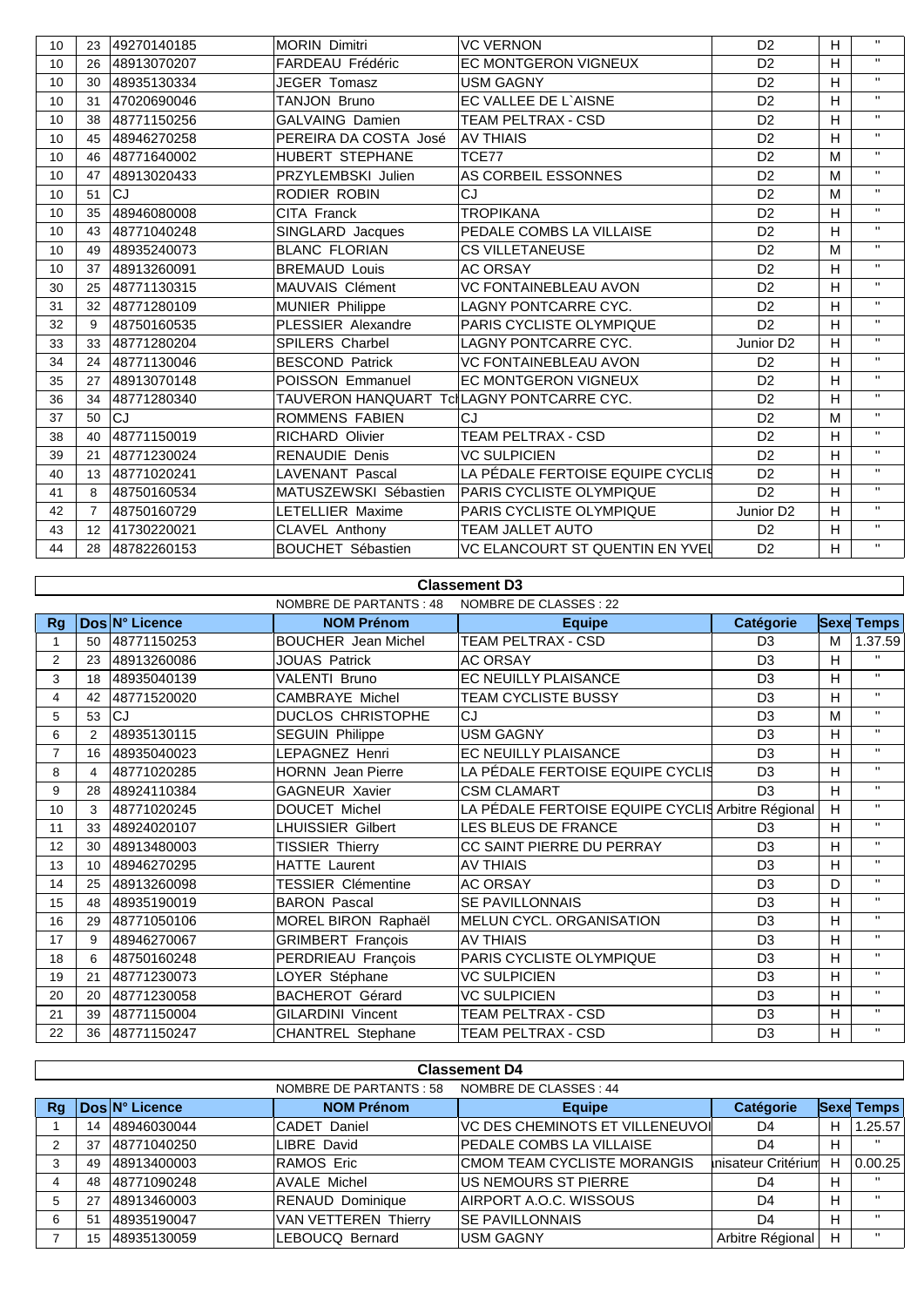| 8  | 32             | 48750240330 | <b>AUFFRET Didier</b>            | <b>US METRO TRANSPORTS</b>   | D <sub>4</sub> | H              | $\mathbf{H}$ |
|----|----------------|-------------|----------------------------------|------------------------------|----------------|----------------|--------------|
| 9  | 24             | 48913070243 | <b>ALBERTI Patrick</b>           | EC MONTGERON VIGNEUX         | D <sub>4</sub> | H              | $\mathbf{H}$ |
| 10 | $\overline{4}$ | 48935230006 | <b>DEWILDE Philippe</b>          | <b>EC NOISEENNE</b>          | D <sub>4</sub> | $\overline{H}$ | $\mathbf{H}$ |
| 11 | 46             | 48935140059 | <b>CROUZILLES Alain</b>          | <b>ACCTB SEVRAN</b>          | D <sub>4</sub> | H              | $\mathbf{H}$ |
| 12 | 39             | 48771050005 | <b>GALLOIS</b> Jean Pierre       | MELUN CYCL. ORGANISATION     | D <sub>4</sub> | H              | $\mathbf{H}$ |
| 13 | 18             | 48935040022 | FOUESNANT Frédéric               | EC NEUILLY PLAISANCE         | D <sub>4</sub> | H              | $\mathbf{H}$ |
| 14 | 44             | 48771280134 | <b>BOUYER Jacques</b>            | LAGNY PONTCARRE CYC.         | D <sub>4</sub> | H              | $\mathbf{H}$ |
| 15 | 11             | 53060400037 | <b>WEGENER Philippe</b>          | US PEGOMAS CYCLISME          | D <sub>4</sub> | H              | $\mathbf{H}$ |
| 16 | 9              | 48771130404 | MINNITI Patrick                  | VC FONTAINEBLEAU AVON        | D <sub>4</sub> | H              | $\mathbf{H}$ |
| 17 | 21             | 48771230143 | <b>BELAIR Olivier</b>            | <b>VC SULPICIEN</b>          | D <sub>4</sub> | H              | $\mathbf{H}$ |
| 18 | 38             | 48771160029 | <b>BOUGAMONT Jannick</b>         | LE MEE SPORTS                | D <sub>4</sub> | $\overline{H}$ | $\mathbf{H}$ |
| 19 | 53             | <b>CJ</b>   | BLANCO DOSSARD 27 ANGCJ          |                              | D <sub>4</sub> | M              | $\mathbf{H}$ |
| 20 | 35             | 42890030026 | <b>DUMONT DIDIER</b>             | VELO CLUB DU BORNANT         | D <sub>4</sub> | H              | $\mathbf{H}$ |
| 21 | 26             | 48913070321 | PEROTTO Lucien                   | EC MONTGERON VIGNEUX         | D <sub>4</sub> | H              | $\mathbf{H}$ |
| 22 | 19             | 48935040158 | NOURRY LAURENT                   | EC NEUILLY PLAISANCE         | D <sub>4</sub> | H              | $\mathbf{H}$ |
| 23 | 43             | 48771150210 | <b>REINE Thierry</b>             | TEAM PELTRAX - CSD           | D <sub>4</sub> | H              | $\mathbf{H}$ |
| 24 | 20             | 48782160091 | CHOISNE Alain                    | EC VELIZY 78                 | D <sub>4</sub> | H              | $\mathbf{H}$ |
| 25 | 33             | 48913050296 | MAREC François                   | CC IGNY PALAISEAU 91         | D <sub>4</sub> | H              | $\mathbf{H}$ |
| 26 | 40             | 42891050244 | FRISQUET Joël                    | <b>VELO CLUB DU SENONAIS</b> | D <sub>4</sub> | H              | $\mathbf{H}$ |
| 27 | 50             | 48935190025 | <b>GUINEBERT</b> Jean Pierre     | SE PAVILLONNAIS              | D <sub>4</sub> | H              | $\mathbf{H}$ |
| 28 | $\overline{7}$ | 48771130065 | <b>FABRE Didier</b>              | VC FONTAINEBLEAU AVON        | D <sub>4</sub> | H              | $\mathbf{H}$ |
| 29 | 22             | 48771230115 | DELORIS Noël                     | <b>VC SULPICIEN</b>          | D <sub>4</sub> | $\overline{H}$ | $\mathbf{H}$ |
| 30 | 17             | 48935040059 | FORRAT Guy                       | EC NEUILLY PLAISANCE         | D <sub>4</sub> | H              | $\mathbf{H}$ |
| 31 | 31             | 48771190153 | <b>MENNESSON Michel</b>          | <b>CC COULOMMIERS</b>        | D <sub>4</sub> | H              | $\mathbf{H}$ |
| 32 | $\mathbf{1}$   | 48771240029 | <b>BREUILLY Yvan</b>             | <b>VC SAINT-MAMMES</b>       | D <sub>4</sub> | H              | $\mathbf{H}$ |
| 33 | 30             | 48771190031 | <b>HERVILLARD Gilles</b>         | <b>CC COULOMMIERS</b>        | D <sub>4</sub> | H              | $\mathbf{H}$ |
| 34 | 55             | <b>CJ</b>   | BERNABEI ROLAND                  | CJ                           | D <sub>4</sub> | M              | $\mathbf{H}$ |
| 35 | 59             | 48771280258 | <b>VOLANTE FREDERIC</b>          | CJ                           | D <sub>4</sub> | M              | $\mathbf{H}$ |
| 36 | 52             | <b>CJ</b>   | TRASSAERT THIERRY                | <b>RIS ORANGIS FSGT</b>      | D <sub>4</sub> | м              | $\mathbf{H}$ |
| 37 | 56             | CJ          | <b>KRONOVSEK PATRICK</b>         | CJ                           | D <sub>4</sub> | M              | $\mathbf{H}$ |
| 38 | 12             | 48946270046 | GONCALVES DA CRUZ Carl AV THIAIS |                              | D <sub>4</sub> | H              | $\mathbf{H}$ |
| 39 | 3              | 48771240037 | <b>VITRY Patrice</b>             | <b>VC SAINT-MAMMES</b>       | D <sub>4</sub> | H              | $\mathbf{H}$ |
| 40 | 28             | 48913290020 | <b>DEFRESNES Didier</b>          | CC MENNECY VILLEROY          | D <sub>4</sub> | H              | $\mathbf{H}$ |
| 41 | 13             | 48935050125 | <b>GIROUX ANDRE</b>              | <b>CM AUBERVILLIERS 93</b>   | D <sub>4</sub> | H              | $\mathbf{H}$ |
| 42 | 45             | 48771280158 | CHARAGEAT Jean Pierre            | LAGNY PONTCARRE CYC.         | D <sub>4</sub> | H              | $\mathbf{H}$ |
| 43 | 2              | 48771240022 | MACHIN Jean Philippe             | <b>VC SAINT-MAMMES</b>       | D <sub>4</sub> | H              | $\mathbf{H}$ |
| 44 | 61             | <b>CJ</b>   | <b>CURRON MICHEL</b>             | CJ                           | D <sub>4</sub> | M              | $\mathbf{H}$ |